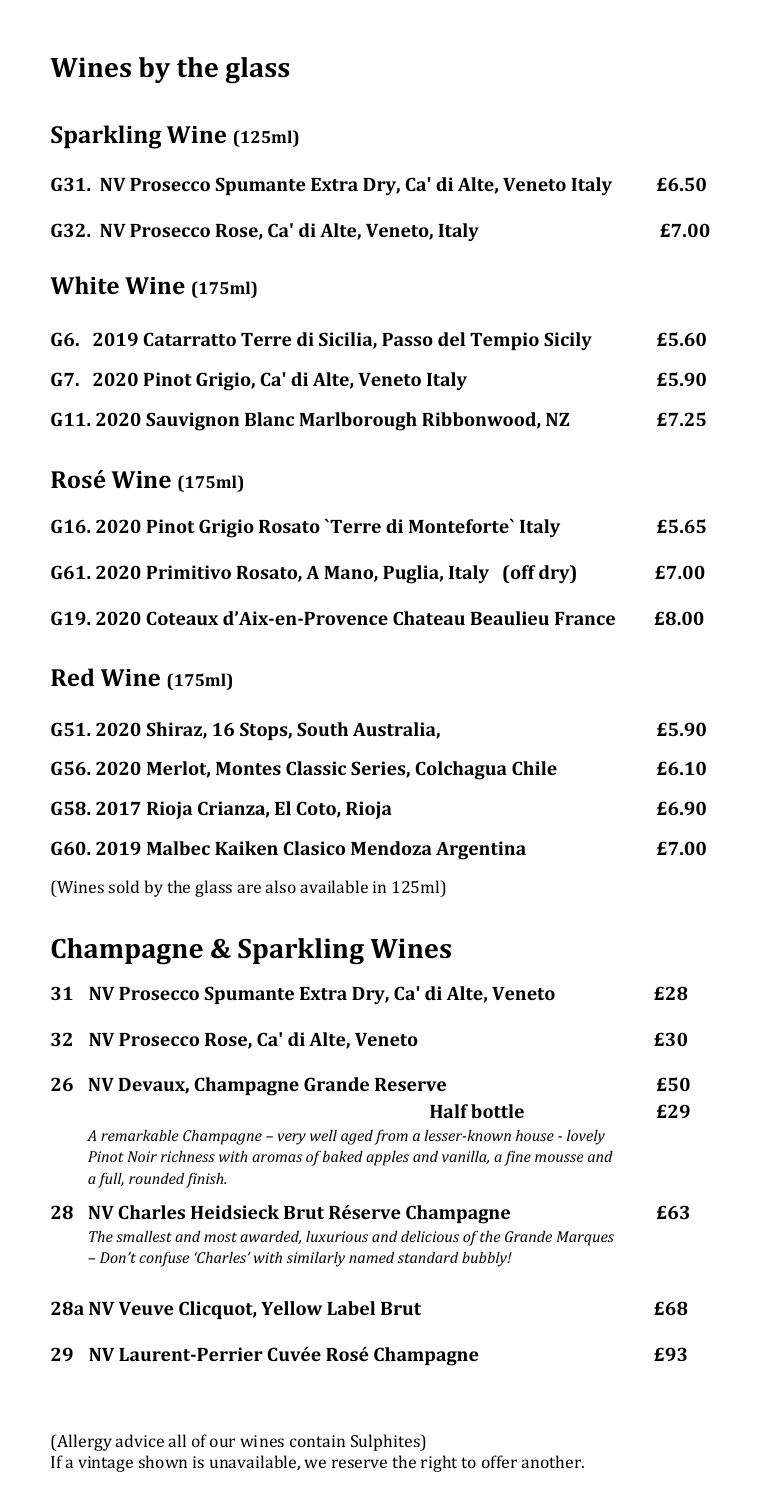### **White Wines**

#### *Dry Crisp White Wines*

| 6  | 2019 Catarratto Terre di Sicilia, Passo del Tempio Sicily<br>A crisp and characterful Sicilian white with delicious citrus notes and vibrant<br>acidity.                                                              | £21.50 |
|----|-----------------------------------------------------------------------------------------------------------------------------------------------------------------------------------------------------------------------|--------|
| 7  | 2020 Pinot Grigio, Ca' di Alte, Veneto Italy<br>A wine that displays all the classic hallmarks of modern Pinot Grigio; has<br>delicate citrus perfumes, and white floral notes on the nose. Dry.                      | £23    |
| 18 | 2020 Picpoul de Pinet Baron de Badassiere, Languedoc<br><b>France</b><br>Floral aromas with this dry, crisp white wine, excellent with seafood.                                                                       | £26    |
| 9  | 2020 Gavi di Gavi `Lugarara`, La Giustiniana, Piemonte<br><b>Italy</b><br>Outstanding single vineyard Gavi from a great estate This wine has aromas of<br>peach and lime zest, with fresh acidity and good structure. | £31.50 |
| 12 | 2020 Sancerre, Domaine Sautereau, Loire<br>Floral aromas rounded off with a fresh grass scent, flavours of green apple and<br>white grapefruit with a mouth-watering finish.                                          | £40    |
| 13 | 2019 Chablis, Domaine Corinne Perchaud, Burgundy<br>Fresh with crisp, white fruit and classic Chablis minerality.                                                                                                     | £42    |
|    | <b>Aromatic Wines</b>                                                                                                                                                                                                 |        |
| 11 | 2020 Sauvignon Blanc, Ribbonwood, Marlborough NZ<br>Aromas of blackcurrant, passionfruit and grapefruit, zingy and fresh.                                                                                             | £29    |
| 3  | 2018 Gewurztraminer Réserve, Hunawihr, Alsace<br>Off-dry style from the most aromatic of grapes. Universally recognised by<br>wine lovers as THE white for Asian food.                                                | £32    |
| 4  | 2020 Riesling Organic Dreissigacker<br>Off dry with soaring acidity and balance with the freshest of fruit flavours -<br>From a rising star in the Rheinhessen starting to put German wines back on<br>the world map. | £31    |
| 8  | 2020 Fiano Ciaca Bianca, Mandrarossa, Sicily<br>Fragrant aromas of jasmine, basil and grapefruit. The palate is fresh and<br>mineral hints of aromatic herbs such as oregano and mint.                                | £25    |
|    | 14 2021 Sauvignon Blanc, Greywacke, NZ<br>Kevin Judd set up Greywacke after leaving Cloudy Bay. He had been a pioneer in NZ<br>putting Marlborough and NZ Sauvignon firmly on the world wine map.                     | £42    |
|    | <b>Fruity Flavoursome Wines</b>                                                                                                                                                                                       |        |
|    | 10 2020 Chardonnay, 16 Stops, Adelaide South Australia<br>An unoaked Australian Chardonnay. Fresh and elegant with apple and<br>white peach flavours.                                                                 | £23    |
| 5  | 2020 Sossego Vinho Regional Alentejano Branco                                                                                                                                                                         | £25.50 |
|    | Portugal<br>A burst of mango and peach, in this modern Portuguese white. Despite<br>Portugal's southerly position in Europe the region is one of the cooler sub-<br>regions in Alentejo.                              |        |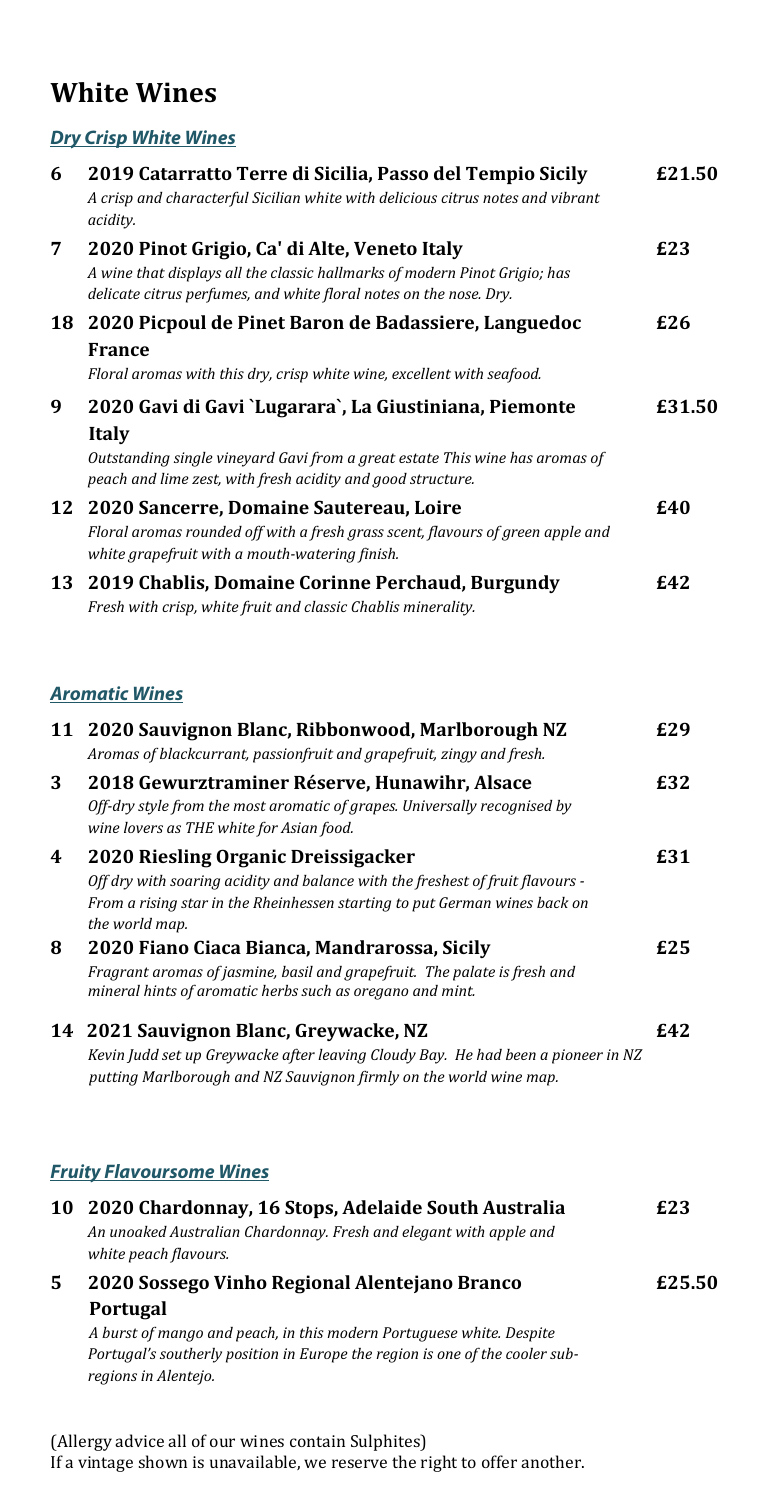## **Rosé Wines**

|    | 16 2020 Pinot Grigio Rosato `Monteforte`, Veneto<br>A lovely salmon-pink colour, this Rosato is fresh and fruity, with a delicious<br>strawberry perfume which gives way to a vibrant cherry character.                                                                                                   | £23 |
|----|-----------------------------------------------------------------------------------------------------------------------------------------------------------------------------------------------------------------------------------------------------------------------------------------------------------|-----|
|    | 61 2020 Primitivo Rose, A Mano, Pulgia, Italy<br>A vibrant pink colour, with an abundance of ripe cherries, peaches and cassis.<br>Quite full bodied and refreshingly off dry.                                                                                                                            | £28 |
| 17 | 2020 Cotes de Provence Rose, Chateau Beaulieu Cuvée<br>Alexandre`Rosé, Provence France<br>A beautiful pale raspberry colour. Strawberry and redcurrant aromas mingle<br>with a floral note. The palate is well balanced, and fresh, supported by exotic<br>fruit flavours.                                | £32 |
|    | <b>Red Wines</b>                                                                                                                                                                                                                                                                                          |     |
|    | <b>Easy Drinking and Lighter Red Wines</b>                                                                                                                                                                                                                                                                |     |
|    | 62 2019 Evaristo Vinho Regional, Lisboa, Portugal<br>A deliciously fruity blend of local grape varieties and International, grown in the<br>vineyards around Lisbon. Bursting with aromas of blackcurrants, blackberries,<br>and cherries.                                                                | £25 |
| 52 | 2020 Valpolicella, Allegrini, Veneto<br>Classic Valpolicella from a legendary producer. Light and fragrant, brilliant<br>cherry perfumes, fresh black pepper and aromatic herbs.                                                                                                                          | £29 |
|    | 53 2018 Pinot Noir, Tinpot Hut, Marlborough NZ<br>Soft and silky with classic black cherry notes and lovely aromatic qualities.                                                                                                                                                                           | £36 |
|    | <b>Fruity Mid-weight Red Wines</b>                                                                                                                                                                                                                                                                        |     |
|    | 51 2020 Shiraz, 16 Stops, South Australia<br>Youthful and vibrant Shiraz, with a lovely dark fruit and spiced plum character.<br>It is ripe and silky, giving the wine a delightful texture.                                                                                                              | £23 |
| 56 | 2020 Merlot, Montes Classic Series, Colchagua Chile<br>Blackcurrants, blackberries and spicy hints on the nose, with refreshing acidity<br>and fine tannins.                                                                                                                                              | £24 |
| 58 | 2017 Rioja Crianza, El Coto, Rioja<br>Clean and bright, with aromas of fresh red fruit and liquorice so characteristic<br>of the Tempranillo.                                                                                                                                                             | £27 |
|    | <b>Richer and Full-Flavoured Red Wines</b>                                                                                                                                                                                                                                                                |     |
| 59 | 2016 Rioja Reserva 'Coto de Imaz', El Coto, Rioja<br>A concentrated wine with aromas of red fruit accompanied by smoky nuances<br>and hints of vanilla. Velvety and round in the mouth.                                                                                                                   | £33 |
|    | 55 2020 Primitivo'l Muri' Vigneti del Salento, Puglia<br>Deep ruby red colour with violet reflections. This wine has red berry fruit<br>perfumes with a hint of spice. Full-bodied with firm tannins, this wine is well<br>balanced with lots of ripe fruit flavours.                                     | £26 |
| 60 | 2019 Malbec Kaiken Clasico Mendoza Argentina<br>This Malbec is deep purple in colour. Dried fruit aromas of strawberries and<br>cherries are nicely complemented with spicy notes. Easy, fruity Malbec.                                                                                                   | £28 |
|    | 54 2018 Chateau Macquin Saint-George Saint-Émilion<br><b>Bordeaux France</b><br>Intense aromas of ripe red fruits along with spicy notes of cinnamon and<br>pepper. The palate is full-bodied with concentrated flavours of cassis and<br>raspberry. Silky tannins linger on the long, persistent finish. | £37 |

(Allergy advice all of our wines contain Sulphites) If a vintage shown is unavailable, we reserve the right to offer another.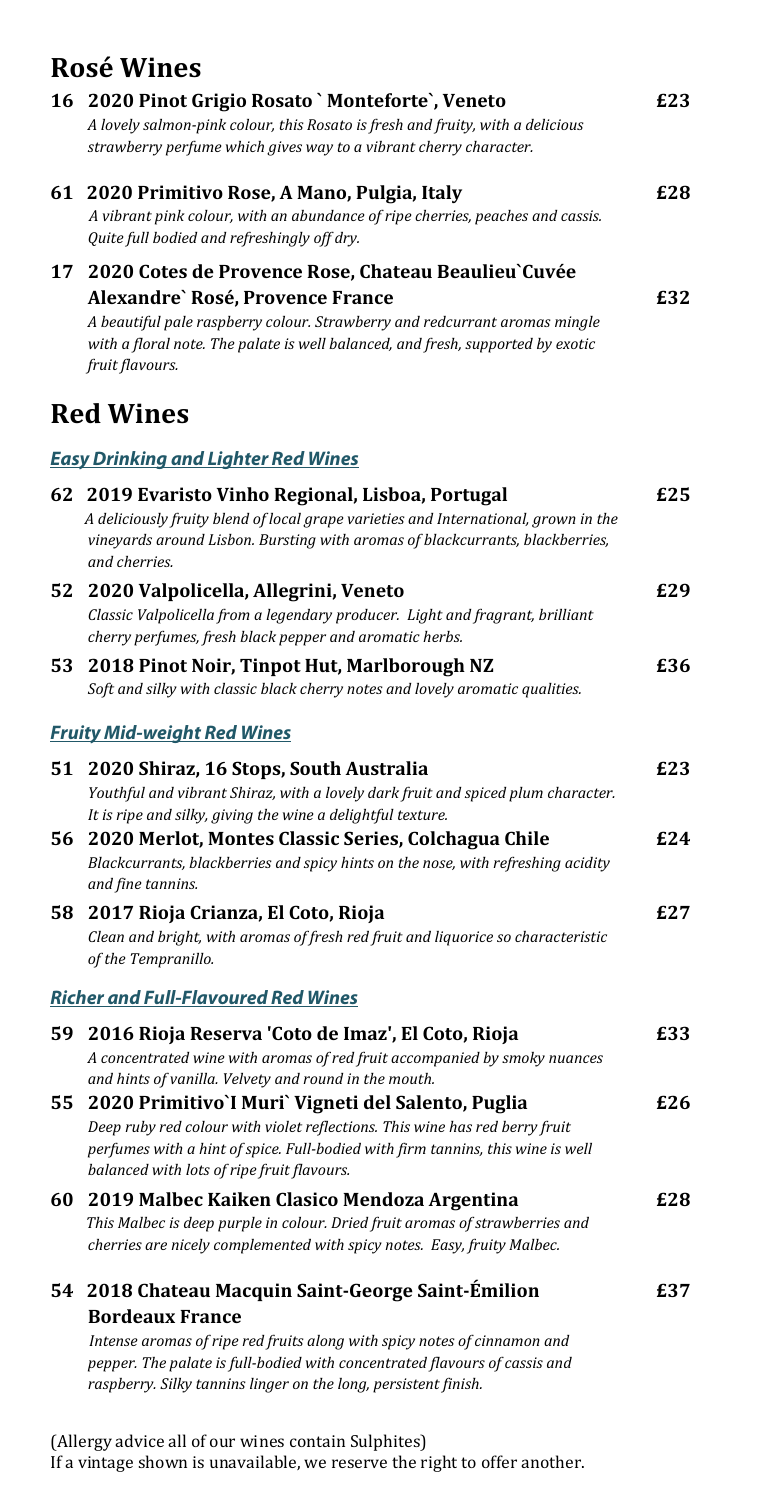# **Beers & Ciders**

| <b>Adnams Bitter</b> (contains barley) 4.1%           | 500ml £5.00 |             |
|-------------------------------------------------------|-------------|-------------|
| <b>Adnams Ghost Ship</b> (contains barley & rye) 4.5% |             | 500ml £5.00 |
| Aspall Suffolk Cyder (contains sulphites)7%           | 500ml £5.00 |             |
| Becks (non-alcoholic contains malted barley & hops)   | 275ml £4.00 |             |
| Old Speckled Hen (contains malted barley) 5%          | 500ml £5.00 |             |
| Peroni (contains malted barley & hops) 5.0%           | Pint        | £5.80       |
|                                                       | Half        | £3.30       |
| <b>Tiger</b> (contains malted barley & hops) 4.8%     | 330ml £4.30 |             |
| Tsing Tao (contains malted barley & hops) 4.7%        |             | 330ml £4.30 |
| <b>Spirits &amp; Liqueurs</b> (25ml unless stated)    |             |             |
| Mixers 75 pence<br><b>Splash 45 pence</b>             |             |             |
| <b>Absolut Vodka 40%</b>                              |             | £4.50       |
| Amaretto 28%                                          |             | £4.50       |
| <b>Archers Peach Schnapps 18%</b>                     |             | £4.50       |
| <b>Bacardi White Rum 37.5%</b>                        |             | £4.50       |
| <b>Baileys Irish Cream</b> (contains dairy) 17%       |             | £4.50       |
| <b>Bells Whisky 40%</b>                               |             | £4.90       |
| <b>Benedictine 40%</b>                                |             | £4.90       |
| Campari 25%                                           |             | £4.50       |
| Captain Morgan Dark Rum 40%                           |             | £4.50       |
| <b>Captain Morgan Spiced Rum 35%</b>                  |             | £4.50       |
| Cinzano Bianco (contains sulphites) 15%               | 50ml        | £4.90       |
| Cointreau 40%                                         |             | £4.90       |
| Drambuie 40%                                          |             | £5.00       |
| Dubonnet 15%                                          |             | £4.50       |
| Grey Goose 40%                                        |             | £5.00       |
| Harveys Bristol Cream 17% (contains sulphites)        | 50ml        | £4.50       |
| Jack Daniels 40%                                      |             | £4.90       |
| Jameson 40%                                           |             | £4.50       |
| Jim Beam 40%                                          |             | £4.90       |
| Malibu <sub>21</sub> %                                |             | £4.50       |
| Martini Dry 15%                                       | 50ml        | £4.90       |
| <b>Martini Rosso 15%</b>                              | 50ml        | £4.90       |
| Pernod 45%                                            |             | £4.90       |
| <b>Pimms No. 1 25%</b>                                |             | £4.50       |
| Sambuca 38%                                           |             | £4.50       |
| <b>Southern Comfort 35%</b>                           |             | £4.50       |
| Tanqueray Gin 43.1%                                   |             | £4.90       |
| Tequila Gold or Silver 40%                            |             | £4.50       |
| Tequila Rose 17%                                      |             | £4.50       |
| Tia Maria 20%                                         |             | £4.50       |
| Tio Pepe 15% (contains sulphites)                     | 50ml        | £4.50       |